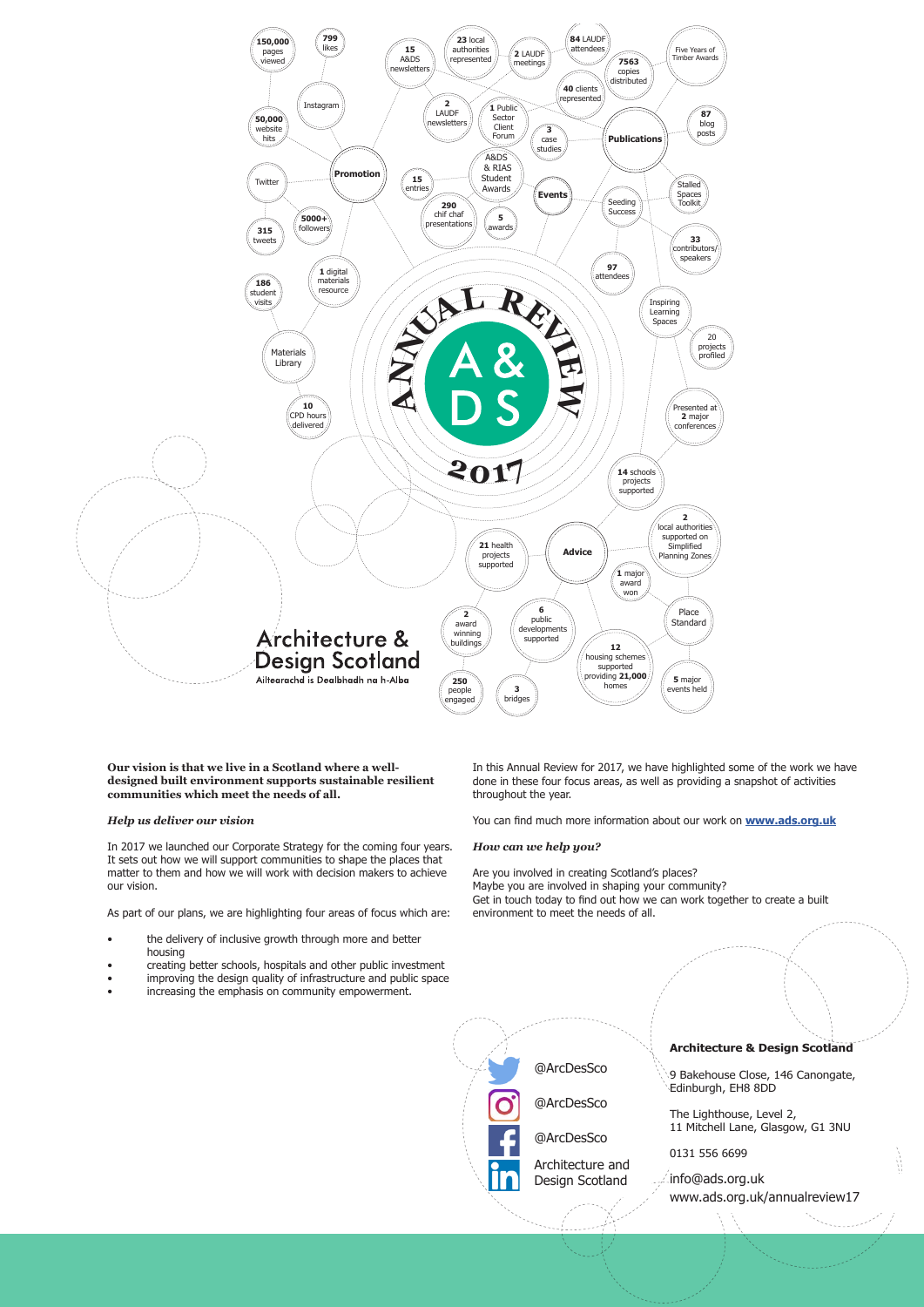

**Scotbuild 2017 Scotbuild**  Introducing sustainable Introducing sustainable building materials from building materials from<br>our Materials Library at this two-day event in Glasgow. **Event:**<br> **Event:**<br> **Event:**<br> **Introducing sustainable**<br> **Example 1**<br> **Example 1**<br> **Example 1**<br> **Example 1**<br> **Example 1**<br> **Example 1**<br> **Example 1**<br> **Example 1**<br> **Example 1**<br> **Example 1**<br> **Example 1**<br> **Example 1**<br> **Example** 

### **Charity Event: Charity Event: Sleep in the park Sleep in the park** Participating in the Sleep Participating in the Sleep in the Park event raising over £4,000 and over £4,000 and highlighting highlighting<br>homelessness in Scotland. **uthority Urban**<br> **Forum**<br> **Forum**<br> **Forum**<br> **Forum**<br> **Forum**<br> **Forum**<br> **Forum**<br> **Forum**<br> **Forum**<br> **Forum**<br> **Example 2**<br> **Example 14,0**<br> **Example 14,0**<br> **Example 14,0**<br> **Example 14,0**<br> **Example 14,0**<br> **Example 14,0**<br> **Exam**



industries.

**Project: Scotland + Venice Scotland + Venice**Following a tendering a tendering process, a creative team a creative team was appointed to lead was appointed to lead the curation of the work of the Scotland + Venice of the Scotland + Venice partnership.





**Site visit** Visiting recently Visiting recently<br>completed buildings and projects in East projects in East Renfrewshire, including Renfrewshire, including<br>the Eastwood Health Centre.

# **Event:**



### **Event: Scottish Creative Scottish Creative Industries Partnership** Participating in a workshop looking at workshop looking at Scotland's creative

**Event: Event: Public Sector Public Sector Client Forum Client Forum**Hosting this event Hosting this event looking at putting looking at putting education at the heart of education at the heart of the community. the community.

# **Event: Event:**

#### **Event: Designing for Age Friendly Places** Sharing learning from Sharing learning from the Mobility, Mood and Place programme at an event in Edinburgh. **Designing for Age Friendly Places** the Mobility, Mood and<br>Place programme at an event in Edinburgh.

# **A&DS Board:**<br>Site visit

**Local Authority Urban Local Authority Urban Design Forum** Hosting the latest Hosting the latest<br>meeting of our network of design professionals. of design professionals.